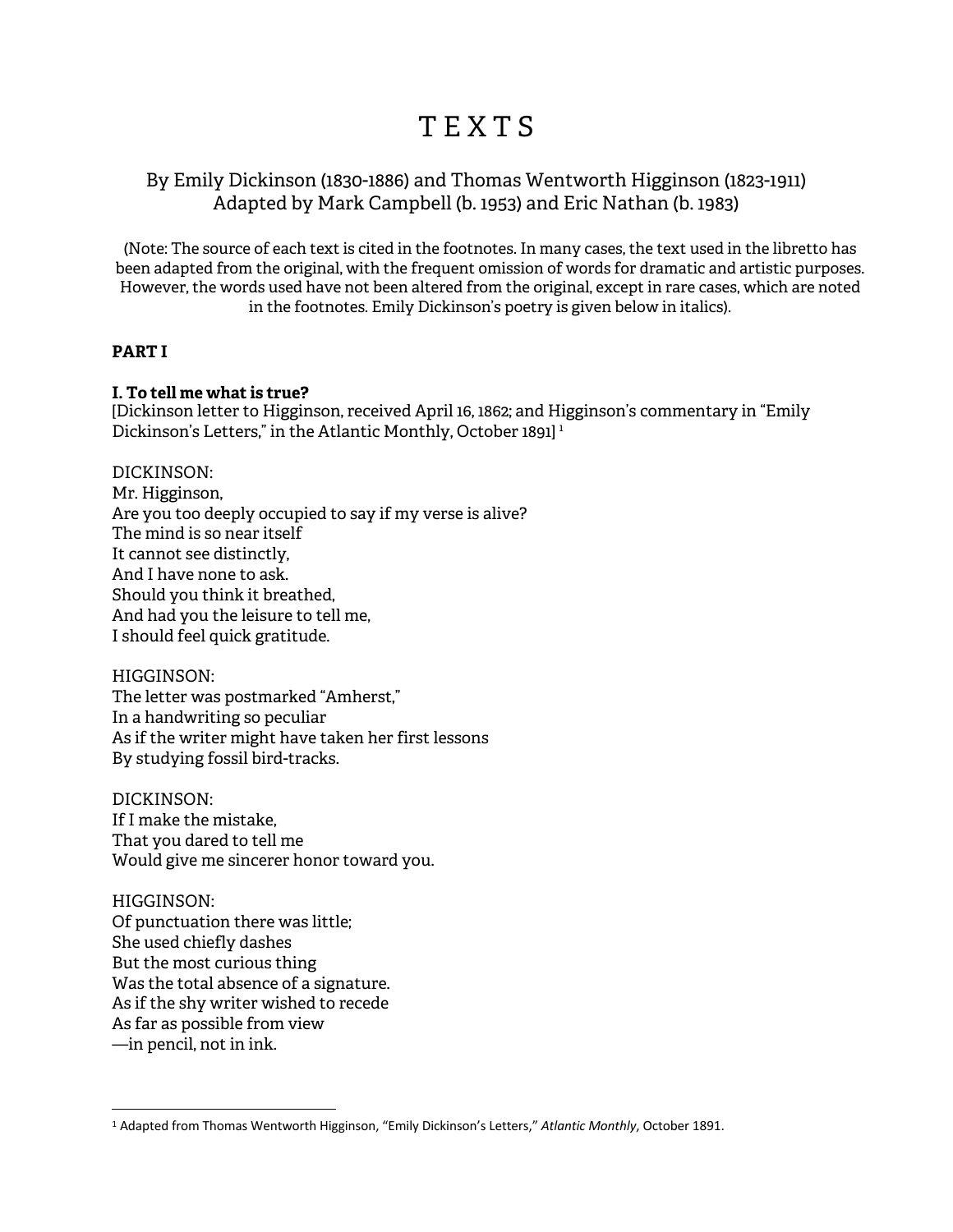DICKINSON: I inclose my name, asking you, If you please, sir, To tell me what is true?

HIGGINSON: The name was Emily Dickinson.

DICKINSON: That you will not betray me It is needless to ask, Since honor is its own pawn.

## **II. The nearest dream recedes unrealized**

HIGGINSON: Inclosed in the letter were poems. One with an aerial lift that bears the ear upward with the bee it traces

DICKINSON:

*The nearest dream recedes unrealized. The heaven we chase, Like the June bee Before the schoolboy, Invites the race, Stoops to an easy clover, Dips–evades–teases–deploys– Then to the royal clouds Lifts his light pinnacle, Heedless of the boy Staring, bewildered, at the mocking sky. Homesick for steadfast honey,– Ah! The bee flies not Which brews that rare variety.*

HIGGINSON: The bee himself did not evade the schoolboy More than she evaded me; It is hard to say what answer was made by me— I remember to have ventured on some criticism…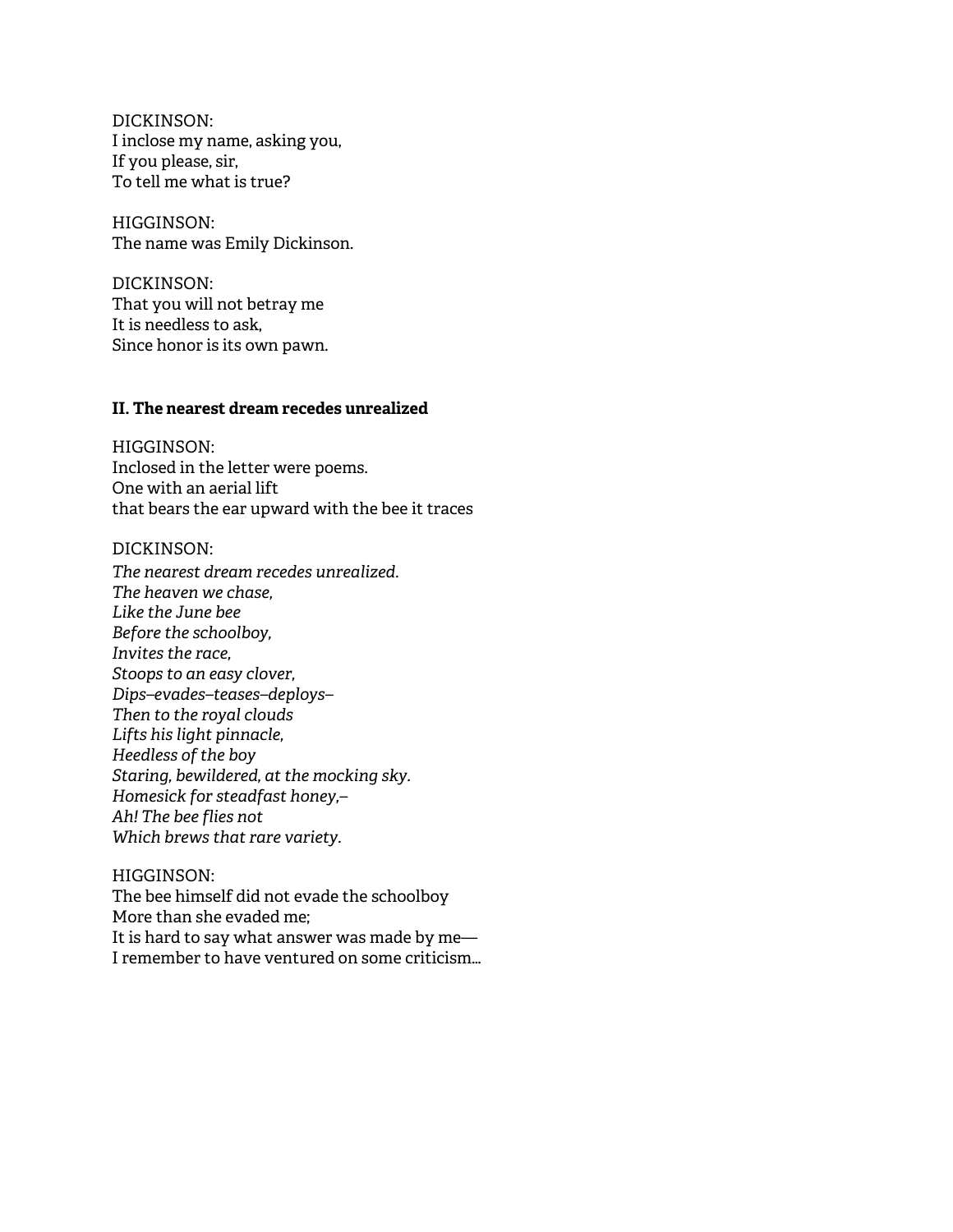#### **III. Could you tell me how to grow?**

[Letter to  $\overline{T}$ . W. Higginson, received April 26, 1862]<sup>2</sup>

DICKINSON: Mr. Higginson, Your kindness claimed earlier gratitude, But I was ill, and write to-day from my pillow. Thank you for the surgery; It was not so painful as I supposed. I bring you others, as you ask, Though they might not differ. While my thought is undressed, I can make the distinction; But when I put them in the gown, They look alike and numb. I would like to learn. Could you tell me how to grow, Or is it unconveyed, like melody or witchcraft?

HIGGINSON/DICKINSON: Your friend, E. Dickinson.

#### **IV. They shut me up in Prose**

[Poem, "They shut me up in Prose," ca. 1862]<sup>3</sup>

#### DICKINSON:

 $\overline{a}$ 

*They shut me up in Prose— As when a little Girl They put me in the Closet— Because they liked me "still"— Still! Could themself have peeped— And seen my Brain- go round— They might as wise have lodged a Bird For Treason—in the Pound— Himself has but to will And easy as a Star Abolish his Captivity— And laugh—No more have I—*

<sup>2</sup> Adapted from Emily Dickinson, published in Thomas Wentworth Higginson, "Emily Dickinson's Letters," *Atlantic Monthly*, October 1891.

<sup>3</sup> Reprinted with permission from Harvard University Press. THE POEMS OF EMILY DICKINSON, edited by Thomas H. Johnson, Cambridge, Mass.: The Belknap Press of Harvard University Press, Copyright © 1951, 1955 by the President and Fellows of Harvard College. Copyright © renewed 1979, 1983 by the President and Fellows of Harvard College. Copyright © 1914, 1918, 1919, 1924, 1929, 1930, 1932, 1935, 1937, 1942, by Martha Dickinson Bianchi. Copyright © 1952, 1957, 1958, 1963, 1965, by Mary L. Hampson.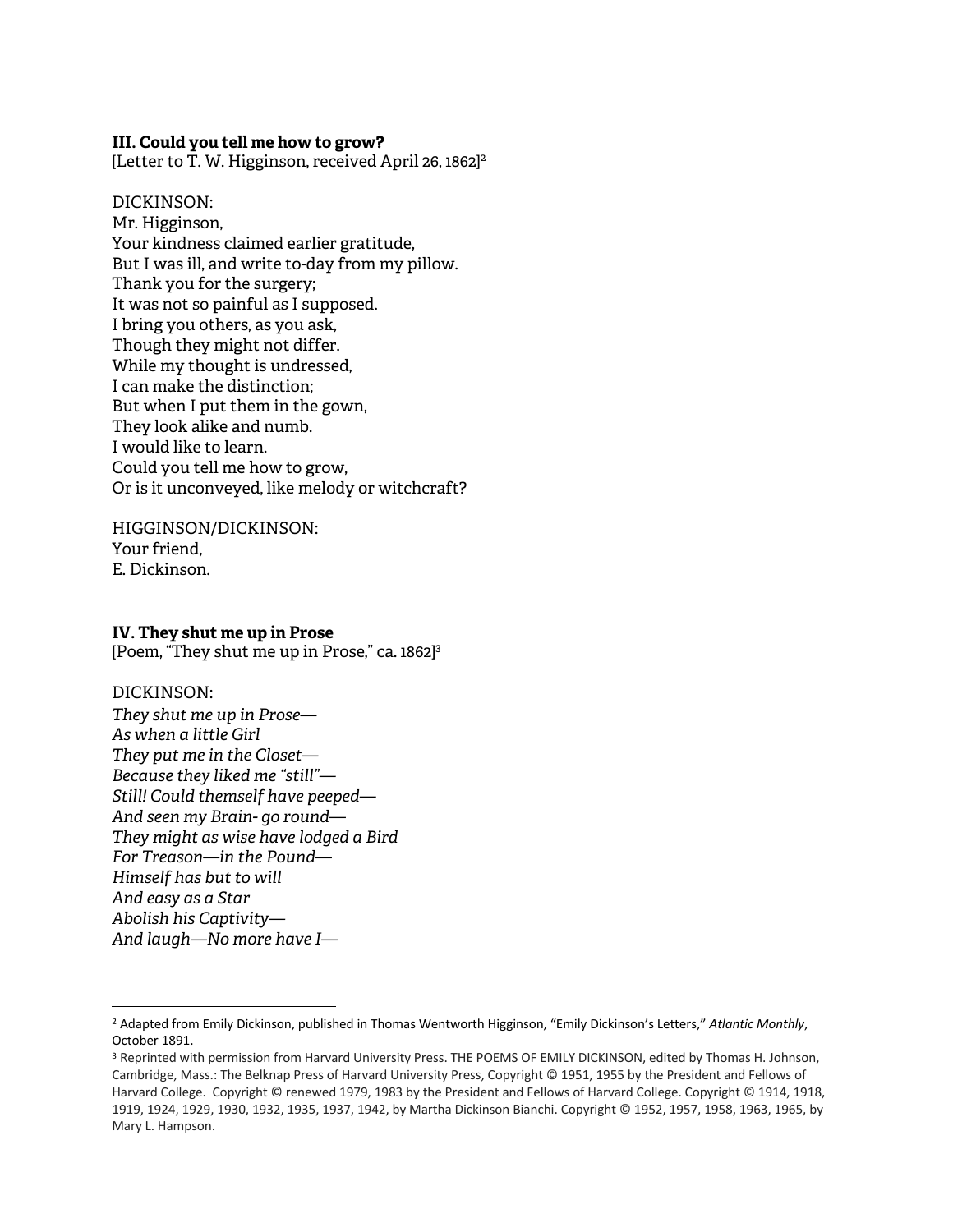[Essay, "Repression at Long Range"]<sup>4</sup>

HIGGINSON: The most gifted woman, Is like a single plant Trying to sustain itself Where the soil is not yet fitted for its reception, And it is only in some favored nook That it manages to exist at all.

## **V. My barefoot rank is better**

[Letter to Higginson, received June 8, 1862]<sup>5</sup>

DICKINSON: Dear Friend, I have had few pleasures so deep as your opinion, And if I tried to thank you, my tears would block my tongue. I smile when you suggest That I delay "to publish," That being foreign to my thought As firmament to fin. If fame belonged to me, I could not escape her, My barefoot rank is better. Would you have time to be the "friend" you should think I need? I have a little shape: it would not crowd your desk, Nor make much racket as the mouse that dents your galleries.

## **PART II**

 $\overline{a}$ 

#### **VI. To see if we were growing**

[From "Introduction," in *Army Life in a Black Regiment*] 6

HIGGINSON: I did not seek the command Of colored troops, But it sought me. I had always looked for the arming of the blacks, I had been an abolitionist too long, And had known and loved John Brown too well, Not to feel a thrill of joy At last on finding myself

<sup>4</sup> Adapted from Thomas Wentworth Higginson, "Repression at Long Range," in C*oncerning All of Us* (New York: Harper & Brothers, 1982), 204.

<sup>5</sup> Adapted from Emily Dickinson, published in Thomas Wentworth Higginson, "Emily Dickinson's Letters," *Atlantic Monthly*, October 1891.

<sup>6</sup> Adapted from Thomas Wentworth Higginson, "Introduction," in *The Writings of Thomas Wentworth Higginson: Army Life in A Black Regiment,* 4–7. University of California: Riverside Press, 1900.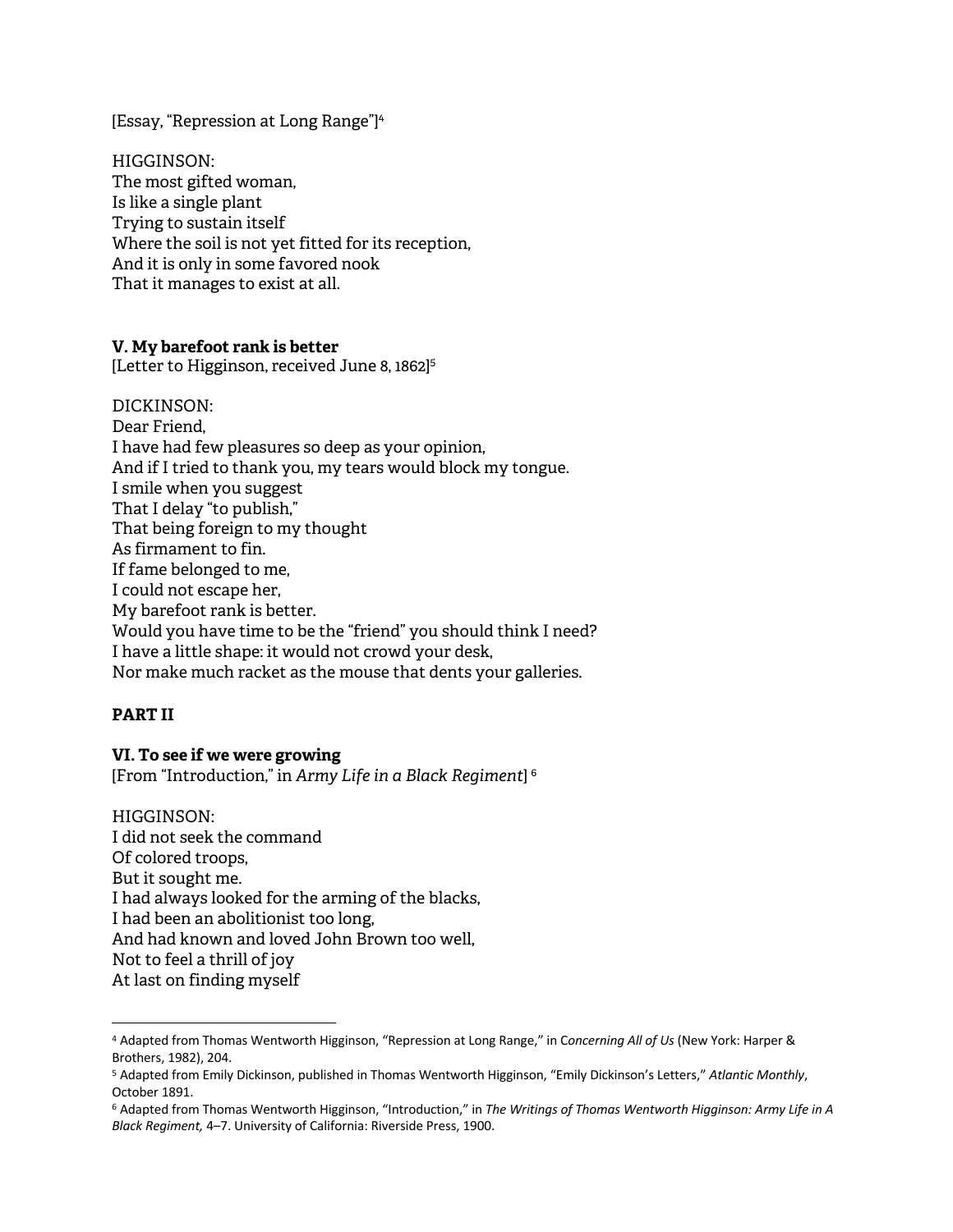In the position where he only wished to be. I obtained from the War Department, Permission to report to General Saxton, Thenceforth my lot was cast Altogether with the black troops, Mine lay among hundred men Suddenly transformed From slaves into soldiers A battalion of black soldiers A spectacle since so common Seemed then the most daring of innovations. I felt sometimes as if We were a plant trying to take root But constantly pulled up To see if we were growing.

#### **VII. War feels to me an oblique place**

[Letter to Higginson, received in the winter of 1862–3]7

#### DICKINSON:

Dear Friend, I should have liked to see you before you became improbable. War feels to me an oblique place. Should there be other summers, Would you perhaps come? Should you, Before this reaches you, Experience immortality, Who will inform me of the exchange?

HIGGINSON/DICKINSON: Your Gnome.

#### **VIII. There suddenly arose**

 $\overline{a}$ 

[Diary entry from the evening of January 1, 1863]8

HIGGINSON: The President's Emancipation Proclamation was read. There suddenly arose A strong male voice Cracked and elderly Into which two women's voices instantly blended, Singing, As if by an impulse

<sup>8</sup> Adapted from Thomas Wentworth Higginson, *The Writings of Thomas Wentworth Higginson: Army Life in A Black Regiment,* 54–56. University of California: Riverside Press, 1900.

<sup>7</sup> Emily Dickinson, published in Thomas Wentworth Higginson, "Emily Dickinson's Letters," *Atlantic Monthly*, October 1891.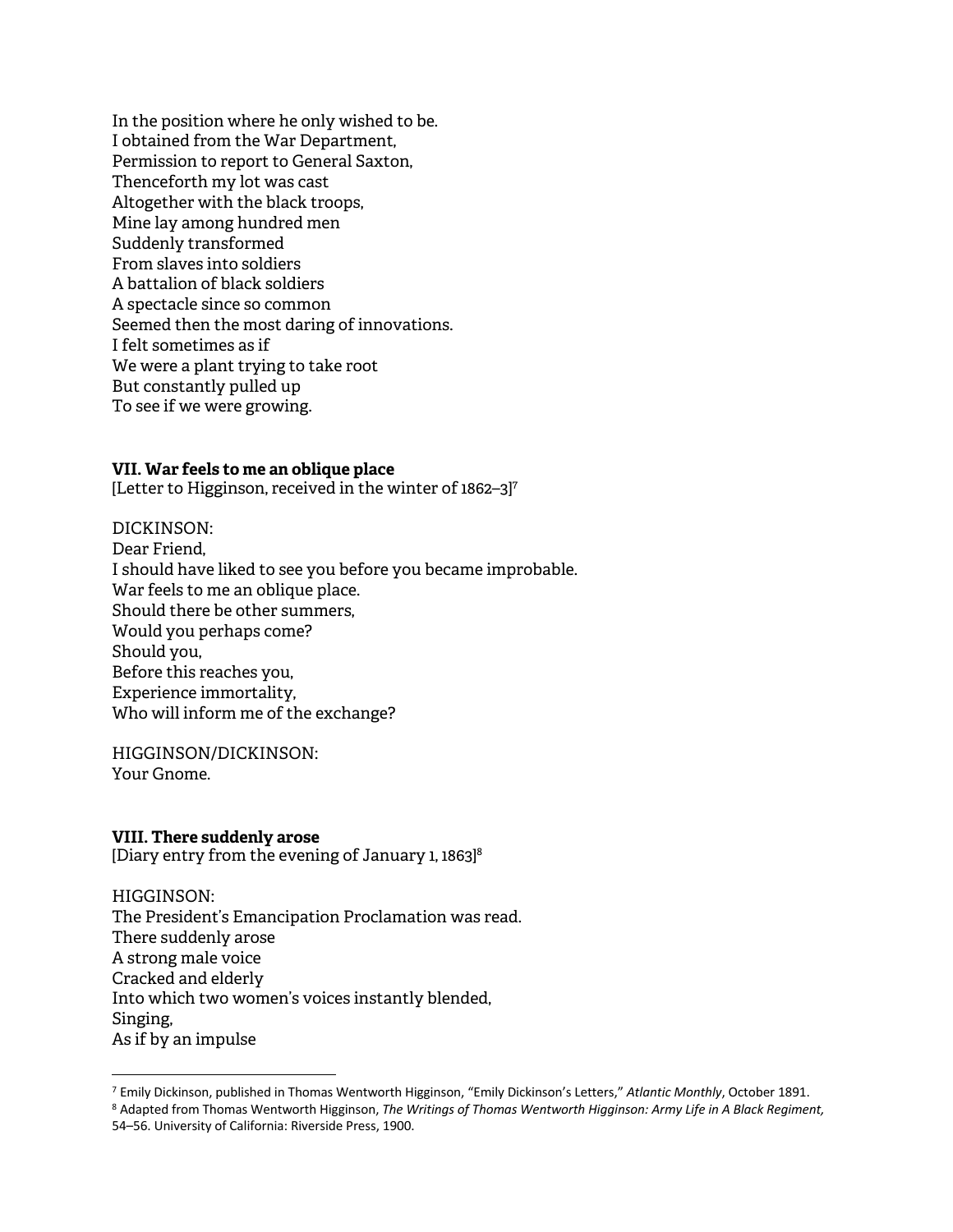That could no more be repressed Than the morning note of the song-sparrow.– I never saw anything so electric; It made all other words cheap; It seemed the choked voice of a race at last unloosed. After it was ended, Tears were everywhere. These souls burst out in their lay, as if they were by their own hearths at home!

## **IX. Emancipation**

[Poem, "No rack can torture me," ca. 1862. Titled "Emancipation" in Todd/Higginson publication, 1890] 9

DICKINSON:

*Emancipation No rack can torture me, My soul's at liberty Behind this mortal bone There knits a bolder one You cannot prick with saw, Nor rend with scymitar. Two bodies therefore be; Bind one, and one will flee. The eagle of his nest No easier divest And gain the sky, Than mayest thou, Except thyself may be Thine enemy; Captivity is consciousness, So's liberty.*

## **X. All sounds ceased**

 $\overline{a}$ 

[From "Up the St. Mary's," in *Army Life in a Black Regiment*] 10

HIGGINSON: It was after midnight. The moonlight— The woods— Drew a pistol— Took aim— "Charge in upon them! Surround them!" Confused—

<sup>9</sup> *Poems by Emily Dickinson. Edited by Two of Her Friends, Mabel Loomis Todd and T. W. Higginson.* [First Series.] Boston: Roberts Brothers, 1890.

<sup>10</sup> Fragments excerpted from Thomas Wentworth Higginson, *The Writings of Thomas Wentworth Higginson: Army Life in A Black Regiment,* 100, 109. University of California: Riverside Press, 1900.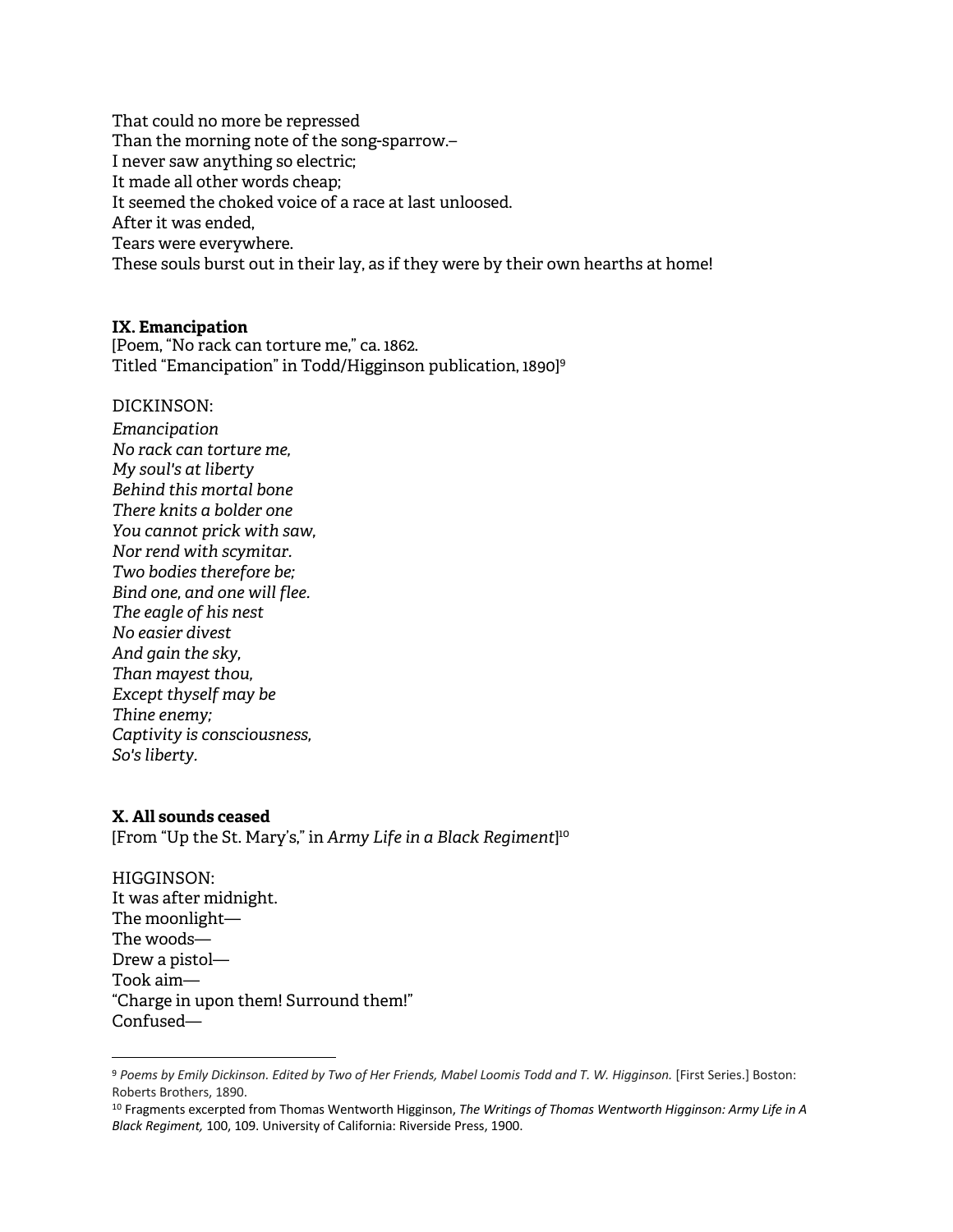Rifle-shots— Advancing guard— A man fell at my elbow— As if a tree had fallen— Confusion— Scattering— Firing rapidly— Hail-storm of bullets Pattered precisely Upon the iron cannon— I gave the order— All sounds ceased— And left us in peaceful possession of the field.

#### **XI. There came a wind like a bugle**

[Poem (excerpted), "There came a wind like a bugle," no date; $11$ Poem (full), "They dropped like Flakes," ca. 1862<sup>12</sup>]

DICKINSON: *There came a wind like a bugle; It quivered through the grass, And a green chill upon the heat So ominous did pass*

*They dropped like Flakes— They dropped like Stars— Like Petals from a Rose— When suddenly across the June A Wind with fingers— goes— They perished in the Seamless Grass— No eye could find the place— But God can summon every face On his Repealless— List.*

#### **XII. Attending to the wounded**

 $\overline{a}$ 

[From "Up the St. Mary's," in *Army Life in a Black Regiment*] 13

HIGGINSON: Attending to the wounded— Making stretchers for those to be carried—

<sup>&</sup>lt;sup>11</sup> Excerpted from manuscript, Amherst College, no. 458. (www.edickinson.org)

<sup>12</sup> Reprinted with permission from Harvard University Press. THE POEMS OF EMILY DICKINSON, edited by Thomas H. Johnson, Cambridge, Mass.: The Belknap Press of Harvard University Press, Copyright © 1951, 1955 by the President and Fellows of Harvard College. Copyright © renewed 1979, 1983 by the President and Fellows of Harvard College. Copyright © 1914, 1918, 1919, 1924, 1929, 1930, 1932, 1935, 1937, 1942, by Martha Dickinson Bianchi. Copyright © 1952, 1957, 1958, 1963, 1965, by Mary L. Hampson.

<sup>13</sup> Adapted from Thomas Wentworth Higginson, *The Writings of Thomas Wentworth Higginson: Army Life in A Black Regiment,* 102-104. University of California: Riverside Press, 1900.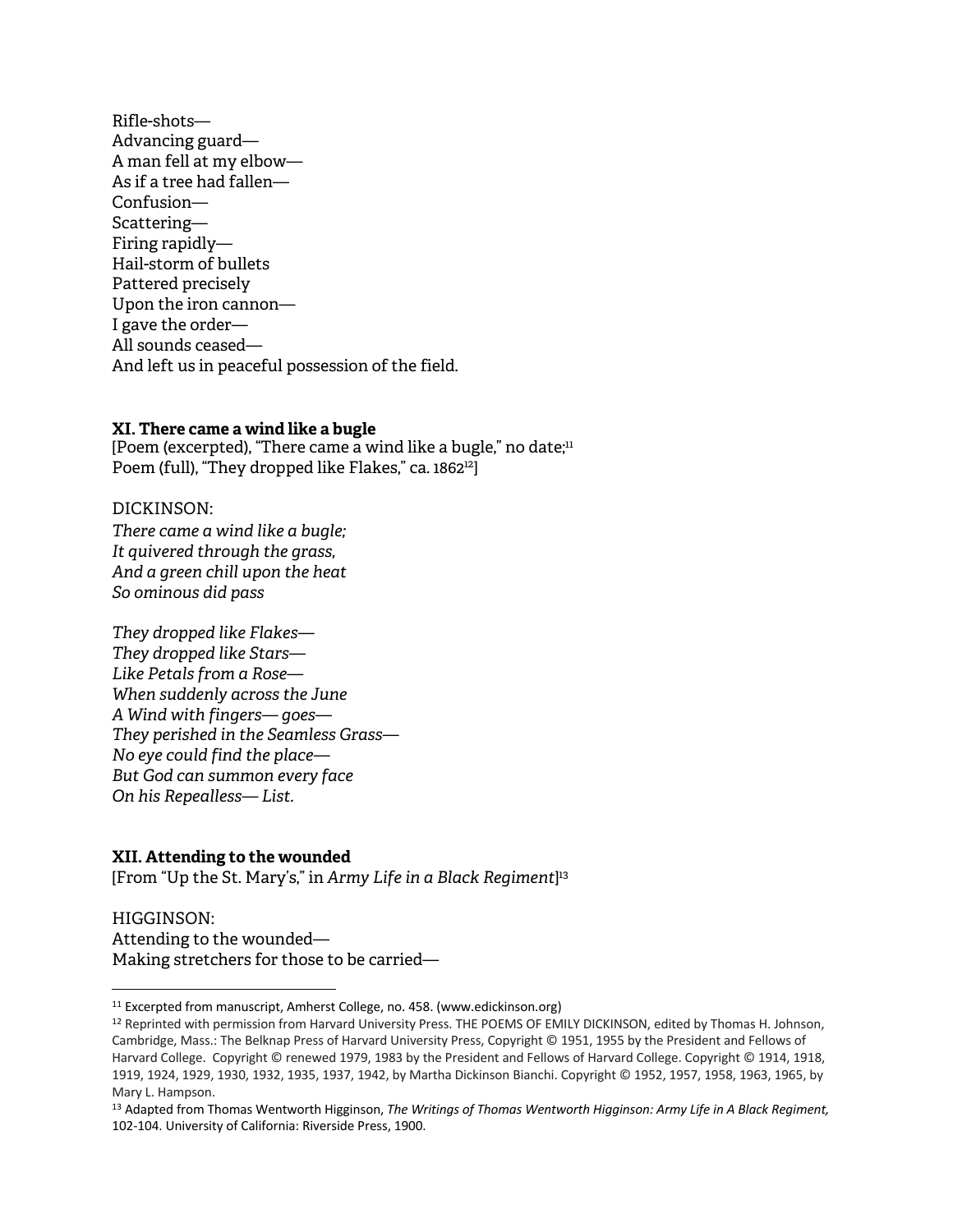One man killed instantly by ball through the heart— Seven wounded, One of whom will die. Another, with three wounds— One of which may cost him his life Would not report himself till compelled to do so by his officers. While dressing his wounds, he quietly talked of what they had done, And of what they yet could do. He is perfectly quiet and cool, But takes this whole affair with the religious bearing Of a man who realizes that freedom is sweeter than life.

[Poem, "A death-blow is a life-blow to some,"  $1865$ ]<sup>14</sup>

## DICKINSON:

*A death-blow is a life-blow to some; Who, till they died, did not alive become; Who, had they lived, had died, But when they died, vitality begun.*

## **XIII. That shamed the nation**

[From "Conclusion," in *Army Life in a Black Regiment*] 15

#### HIGGINSON:

We had touched the pivot of the war. Whether this vast and dusky mass Should prove the weakness of the nation or its strength, Must depend in great measure, We knew, upon our efforts. Till the blacks were armed, There was no guaranty of their freedom. It was their demeanor under arms That shamed the nation into recognizing them as men.

## **PART III**

 $\overline{a}$ 

**XIV. These are my introduction** [Letter to Higginson, no date, prior to August 16, 1870]<sup>16</sup>

DICKINSON: Dear Friend, You were not aware that you saved my life. To thank you in person has been since then one of my few requests.

<sup>14</sup> Emily Dickinson, published in Thomas Wentworth Higginson, "Emily Dickinson's Letters," *Atlantic Monthly*, October 1891.

<sup>15</sup> Adapted from Thomas Wentworth Higginson, *The Writings of Thomas Wentworth Higginson: Army Life in A Black Regiment,* 359. University of California: Riverside Press, 1900.

<sup>16</sup> Emily Dickinson, published in Thomas Wentworth Higginson, "Emily Dickinson's Letters," *Atlantic Monthly*, October 1891.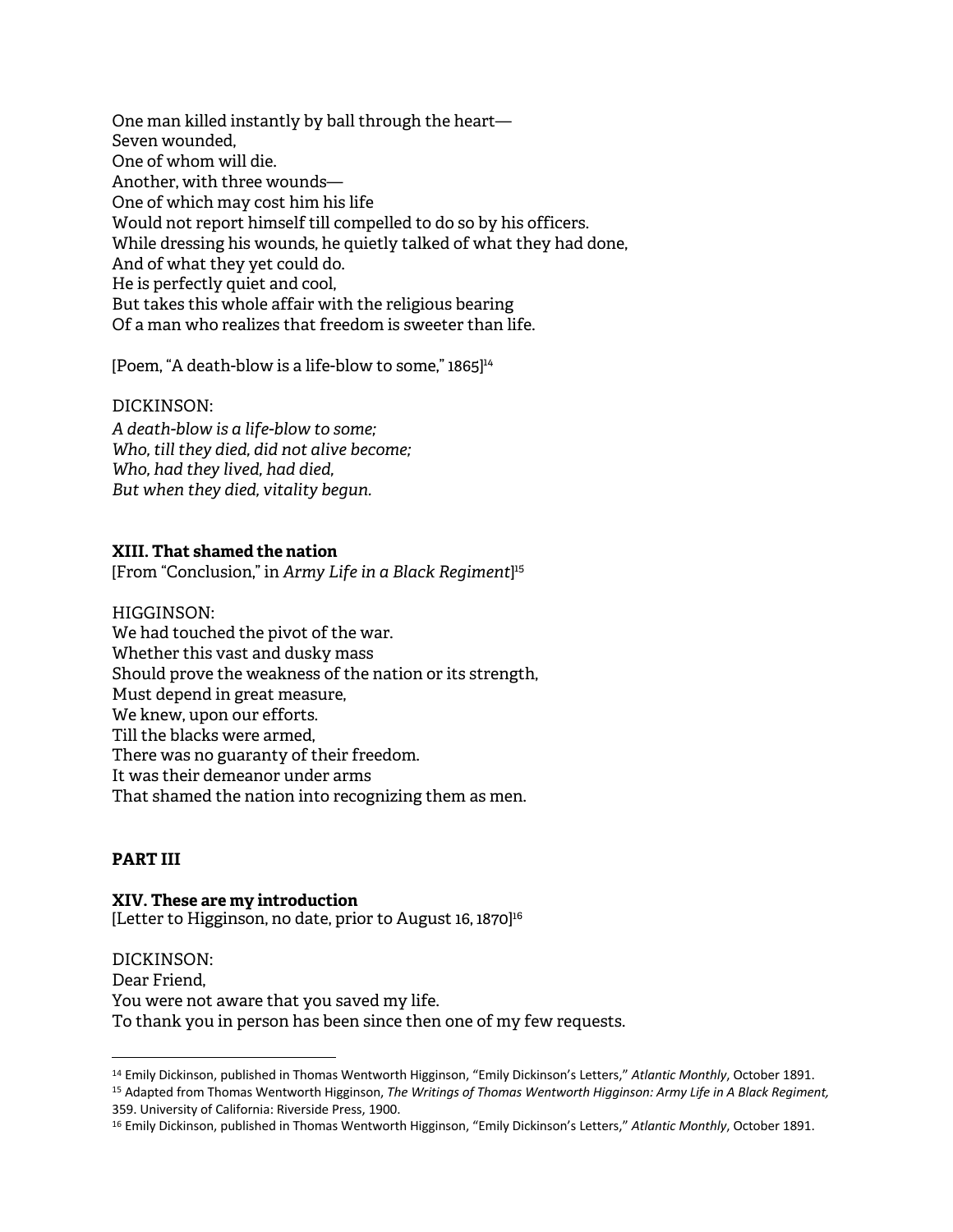[From Higginson's commentary "Emily Dickinson's Letters," Atlantic Monthly, October 1891] 17 HIGGINSON: At last after many postponements, On August 16, 1870, I found myself face to face With my hitherto unseen correspondent At her father's house. I heard an extremely faint and pattering footstep Like that of a child, in the hall, And in glided, almost noiselessly, A plain shy little person, with eyes, As she herself, said,

HIGGINSON/DICKINSON: "Like the sherry the guest leaves in the glass,"

HIGGINSON: She came toward me with two day lilies

DICKINSON: These are my introduction Forgive me if I am frightened. I never see strangers And hardly know what I say

HIGGINSON: But soon she began to talk— almost constantly—

DICKINSON: If I read a book and it makes My whole body so cold No fire can ever warm me, I know that is poetry.

HIGGINSON: Interspersed with these confidences Came phrases— Putting into words what the most extravagant Might possibly think without saying.

DICKINSON: If I feel physically as if The top of my head were taken off, I know that is poetry.

HIGGINSON: We met only once again

 $\overline{a}$ 

<sup>17</sup> Adapted from Thomas Wentworth Higginson, "Emily Dickinson's Letters," *Atlantic Monthly*, October 1891.